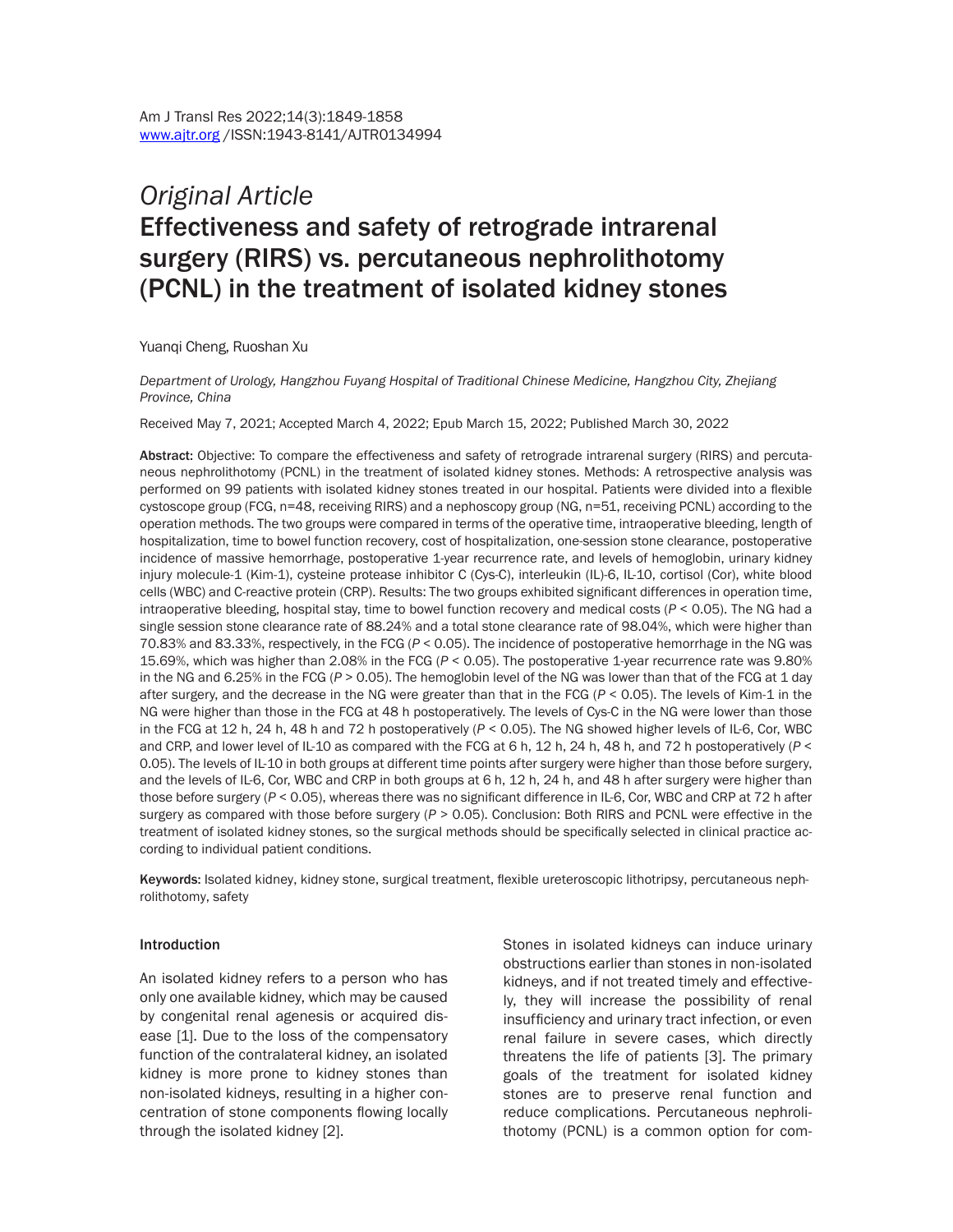plex renal stones and large stones, showing a high stone clearance rate [4]. Retrograde intrarenal surgery (RIRS) has been reported to be an effective treatment for renal and ureteral stones < 2 cm, with fewer complications and more effective preservation of renal parenchymal function compared to PCNL [5].

However, both PCNL and RIRS have their own shortcomings. There is a higher risk of bleeding and sepsis as well as a higher incidence of requiring massive transfusion and embolization in patients with isolated kidneys who underwent PCNL compared to patients with non-isolated kidneys [6]. The stone clearance rate of RIRS is negatively correlated with the size of stones, with stones > 2 cm in diameter requiring multiple sessions of treatment and prolonged duration of treatment [7]. Therefore, both PCNL and RIRS have their own advantages and shortcomings, and there is no unified conclusion as to which method is more effective in the treatment of isolated kidney stones. In this study, 99 patients treated in our hospital were recruited for a comparative analysis.

## Materials and methods

## *Baseline data*

A retrospective study was performed on 99 patients with isolated kidney stones treated in our hospital. Patients were divided into a flexible cystoscope group (FCG, n=48) and a nephoscopy group (NG, n=51) according to the operation methods. Inclusion criteria: patients with an isolated kidney combined with renal calculi; patients with unilateral renal agenesis as shown by urinary ultrasound; patients with no renal echo or renal images in the pelvic, abdominal or renal regions; patients with good tolerance to surgery; patients with normal preoperative cardiopulmonary and coagulation functions; patients with normal blood glucose level and blood pressure. This study was been approved by the Ethics Committee of Hangzhou Fuyang Hospital of Traditional Chinese Medicine (approval number 2019LSE-09). All study participants provided written informed consent prior to participating in the study. Exclusion criteria: patients aged < 18 years old; pregnant women; patients with systemic bleeding disorders; patients with severe cardiopulmonary dysfunction; patients with contraindications to surgery; patients with lower urinary tract stones, middle and lower ureteral stones, renal malignancy or hematological disorders.

## *Methods*

The patients in the FCG were treated with RIRS under general anesthesia by tracheal intubation. In a lithotomy position, patients were given routine disinfection and draping. A guide wire (ST-32150, uroVision GmbH, Bad Aibling, Germany) was inserted into the ureteral opening of the affected side in a retrograde manner under ureteroscope (TYPE SS-3, Zhejiang Tiansong Medical Instrument Co., Ltd., Hangzhou, China) to complete placement. The F12 or F14 dilator ureteral access sheaths were advanced along the guide wire, and the F8 flexible ureteroscopy was also guided until encountering the stones. The energy of a holmium laser was set between 8 and 10 Hz. The stones were broken down into 0.1-0.2 cm stones by 200 μm a holmium laser fiber, then stone fragments were flushed out of the body by water pressure from a perfusion pump. F6 double J catheter and urinary catheter were routinely indwelled after surgery. The urinary catheter was removed 2-3 days after the surgery, and the stone clearance rate was determined by reexamination 1 week after the surgery.

The patients in the NG received PCNL under general anesthesia. The F6 ureter was inserted into the affected side in a retrograde manner under cystoscope. The distal end of the ureteral catheter and the catheter were fixed, and normal saline was injected through the ureteral catheter to dilate the renal pelvis appropriately. Prone position was adopted with soft pillow cushioned at the thoracoabdominal area. The middle and upper calyces of the affected side were punctured under ultrasound guidance. The guide wire was placed with the puncture needle. The skin and fascial layer was chosen and cut along the guide wire with a sharp knife. The puncture channel was expanded in sequence to F16 with the fascial dilator along the guide wire, and the ureteral access sheath of the dilator was indwelled. A short ureteroscope was placed into the calyces, renal pelvis and ureteropelvic junction to the upper ureter in order to determine the location of the stone. Holmium laser power was set to about 15 Hz, and the 500 μm holmium laser fiber was used to break down the stones. The stones were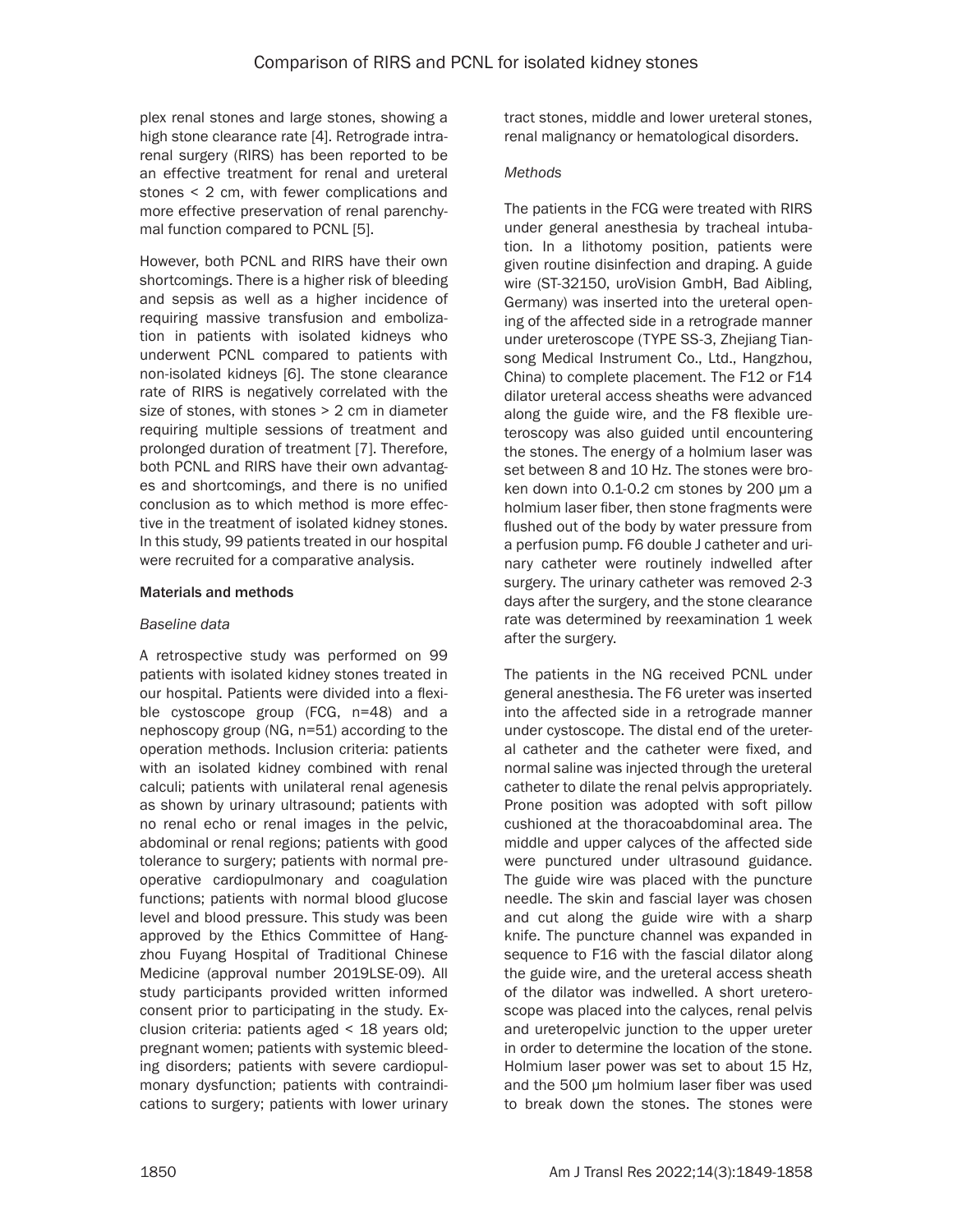removed from the body by water pressure from a perfusion pump. F6 double J and F16 nephrostomy catheters were placed. The nephrostomy catheter and bladder catheter were removed according to the patient's condition after surgery, and the stone clearance rate was determined by reexamination within 1 week.

In both groups, if reexamination showed many remaining stones, the attending surgeon would decide whether a second treatment was needed.

## *Outcome measurements*

Operative time: the time interval from the start of the procedure to the completion of sutures.

Intraoperative bleeding: the total volume of bleeding associated with the procedure during the surgery, measured by gravimetric method.

Length of hospitalization: the time interval from hospitalization to discharge.

Time to bowel function recovery: the time interval from the surgery until the patient had normal defecation and bowel movements as well as normal food intake.

Cost of hospitalization: the total cost from hospitalization to discharge.

One session stone clearance: the stones were completely cleared from the patient's body at the first treatment. Criteria for stone clearance [8]: no residual stones, or residual stones < 4 mm in diameter, without typical symptoms.

Total stone clearance rate: the sum of the stone clearance rate of all patients after the first course of treatment and the stone clearance rate of some patients after the second course of treatment.

Postoperative complications: postoperative hyperthermia, hemorrhage, pleural injury, pneumothorax and renal failure were recorded.

Recurrence rate: patients in both groups were followed up for 1 year after surgery, and recurrence rate during the follow-up period was compared.

Hemoglobin levels of the two groups were measured 1 day before surgery and 1 day after surgery, and the decrease in hemoglobin levels was compared between the two groups.

Renal function: serum neutrophil gelatinaseassociated lipocalin (NGAL), cysteine protease inhibitor C (cystatin, Cys-C) and urinary kidney injury molecule-1 (Kim-1) levels were measured. Three mL of venous blood and 6 mL of urine were collected before and 6 h, 12 h, 24 h, 48 h, and 72 h after operation. All the samples were centrifuged, and the supernatant was retained to determine the levels of NGAL, Cys-C, and Kim-1 by enzyme-linked immunosorbent assay (ELISA). All kits were purchased from F. Hoffmann-La Roche & Co., (Lot No.: E-TSEL-H0003, E-EL-H3643C, E0785h). All operations were in strict accordance with kit instructions.

Serum cytokines: five mL of venous blood was collected before and 6 h, 12 h, 24 h, 48 h, and 72 h after operation to detect the levels of interleukin-6 (IL-6), interleukin-10 (IL-10), cortisol (Cor), white blood cells (WBC), and Creactive protein (CRP). After centrifugation at 3000 rpm for 10 min, the levels of IL-6 and IL-10 were determined by ELISA (all kits were purchased from F. Hoffmann-La Roche & Co., Lot No.: ELSHIL06, PI528), Cor level by radioimmunoassay, WBC level by automated hematocrit analyzer, and CRP level by immunoturbidimetric assay.

# *Statistical methods*

Statistical analysis was performed with SPSS 23.0. Counting data were expressed as [n (%)] and examined by chi-squared test. Measurement data were expressed as (mean ± SD) and compared by t test. Multi-point comparisons were performed by ANVOA with post hoc F-test. Graphs were drawn with Graphpad Prism 8. *P* < 0.05 was considered statistically significant.

# Results

# *Baseline data*

There was no significant difference between the NG and the FCG in gender, mean age, mean body mass index, mean stone diameter, stone type, and causes of isolated kidney (*P* > 0.05) (Table 1).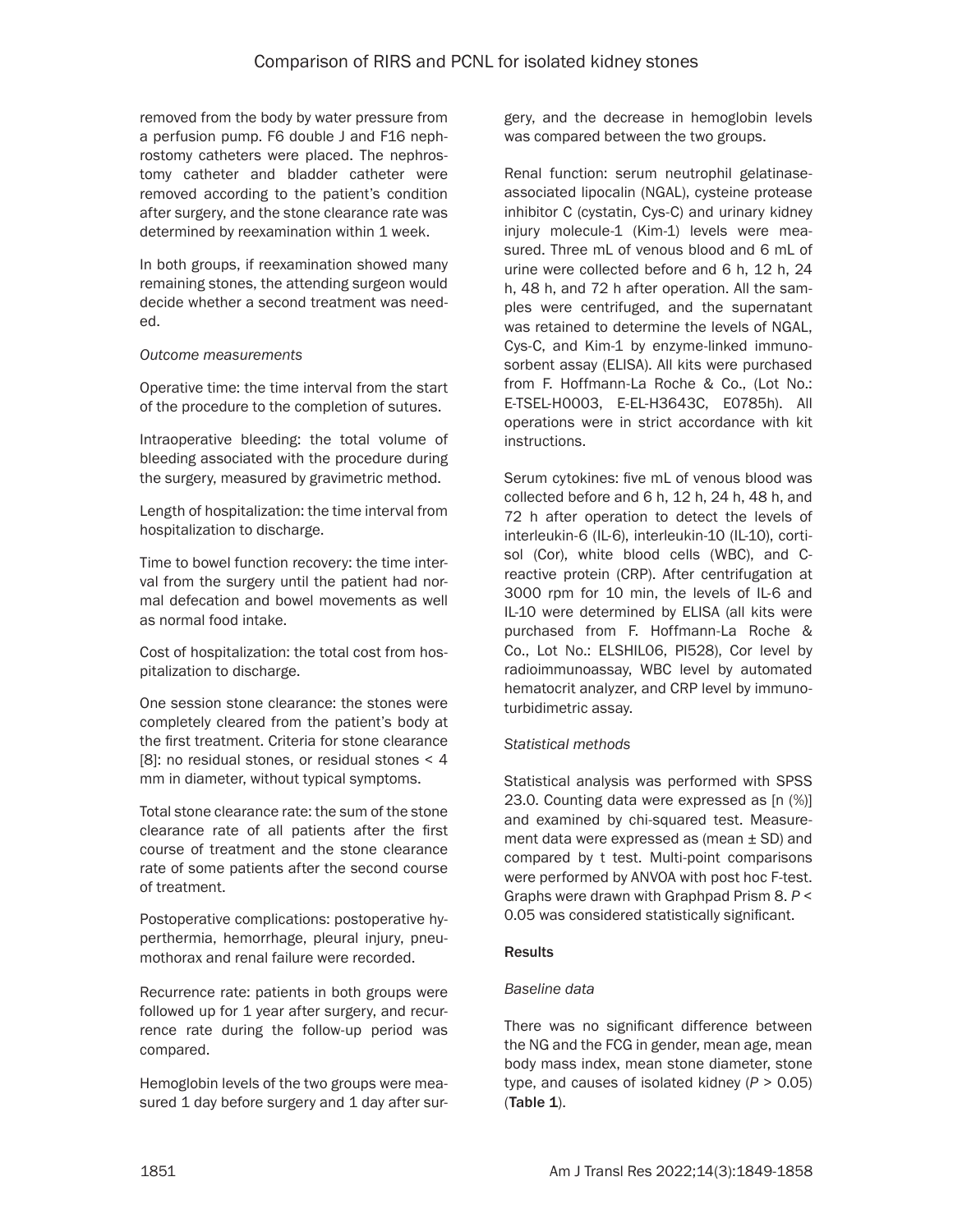| Baseline data               |                     | $NG (n=51)$      | FCG $(n=48)$     | $t/X^2$ | P     |
|-----------------------------|---------------------|------------------|------------------|---------|-------|
| Sex                         | Male                | 47 (92.16)       | 45 (93.75)       | 0.096   | 0.757 |
|                             | Female              | 4 (7.84)         | 3(6.25)          |         |       |
| Age (years)                 |                     | $50.27 + 15.17$  | 48.76+13.62      | 0.520   | 0.604 |
| BMI ( $kg/m2$ )             |                     | $22.58 \pm 1.82$ | $22.61 \pm 1.86$ | 0.081   | 0.936 |
| Stone diameter (cm)         |                     | $2.65 + 1.23$    | $2.61 + 1.18$    | 0.165   | 0.869 |
| Stone type                  | Single              | 10 (19.61)       | 8(16.67)         | 0.144   | 0.705 |
|                             | Multiple            | 41 (80.39)       | 40 (83.33)       |         |       |
| Etiology of isolated kidney | Functional          | 40 (78.43)       | 37 (77.08)       | 1.086   | 0.381 |
|                             | Anatomical          | 10 (19.61)       | 8(16.67)         |         |       |
|                             | Transplanted kidnev | 1(1.96)          | 3(6.25)          |         |       |

Table 1. Comparison of Baseline data

Note: NG: nephoscopy group; FCG: flexible cystoscope group; BMI: body mass index.

#### *Surgical and postoperative conditions*

The NG had shorter operation time, higher volume of intraoperative bleeding, longer hospital stay, longer recovery time of bowel function, and lower medical costs than the FCG, with statistically significant differences (*P* < 0.05) (Figure 1).

## *Stone clearance rate*

The NG had 45 cases of successful clearance of stone removal at the first course of treatment, with a clearance rate of 88.24%, while the FCG had 34 cases of successful clearance at the first course of treatment, with a clearance rate of 70.83%. The successful clearance rate of stone removal at the first course of treatment in the NG was significantly higher than that in the FCG (*P* < 0.05). As for total clearance rate, the NG had 50 cases of successful clearance, accounting for 98.04%, which was significantly higher than 83.33% (40 cases) in the FCG  $(P < 0.05)$  (Table 2).

## *Post-operative complications*

The incidence of postoperative hemorrhage was 15.69% in the NG, which was higher than 2.08% in the FCG (*P* < 0.05). The incidence of postoperative hyperthermia, pleural injury and pneumothorax in the NG was 5.88%, 7.84% and 3.92%, respectively, which were not statistically different from those in the FCG (4.17%, 4.17% and 0.00%, respectively) (*P* > 0.05) (Table 3).

## *Postoperative recurrence rate*

The recurrence rates of the NG and the FCG were 9.80% and 6.25%, respectively. There was no significant difference in the postoperative recurrence rate between the two groups (*P*  > 0.05) (Table 4).

#### *Hemoglobin level*

The preoperative and postoperative 1 day hemoglobin levels in the NG were  $(116.69\pm$ 20.12) g/L and (110.15±18.76) g/L, respectively, and  $(117.21 \pm 20.36)$  g/L and  $(115.75 \pm 1)$ 19.73) g/L in the FCG. The hemoglobin levels of the NG and the FCG were decreased by  $(6.54 \pm 1.36)$  g/L and  $(1.56 \pm 0.67)$  g/L, respectively. There was no significant difference in the preoperative hemoglobin levels between the two groups  $(P > 0.05)$ , while the decrease of the hemoglobin level in the NG was significantly higher than that in the FCG at 1 day postoperatively (*P* < 0.05) (Figure 2).

## *Renal function*

The preoperative levels of NGAL, Cys-C and Kim-1 showed no significant difference between the two groups (*P* > 0.05). The postoperative levels of NGAL, Cys-C, and Kim-1 levels at 6 h, 12 h, 24 h, 48 h and 72 h were increased and then decreased in both groups (*P* < 0.05). There was no statistical difference in NGAL levels between the two groups at these time points (*P* > 0.05). There was no statistical difference in Cys-C levels between the two groups at 6 h postoperatively (*P* > 0.05), but the postoperative Cys-C levels at 12 h, 24 h, 48 h and 72 h in the NG were lower than those in the FCG (*P* < 0.05). There was no statistical difference in Kim-1 levels between the two groups at 6 h, 12 h, 24 h, and 72 h postoperatively  $(P > 0.05)$ , but the Kim-1 level in the NG was higher than that in the FCG at 48 h postoperatively (*P* < 0.05) (Figure 3).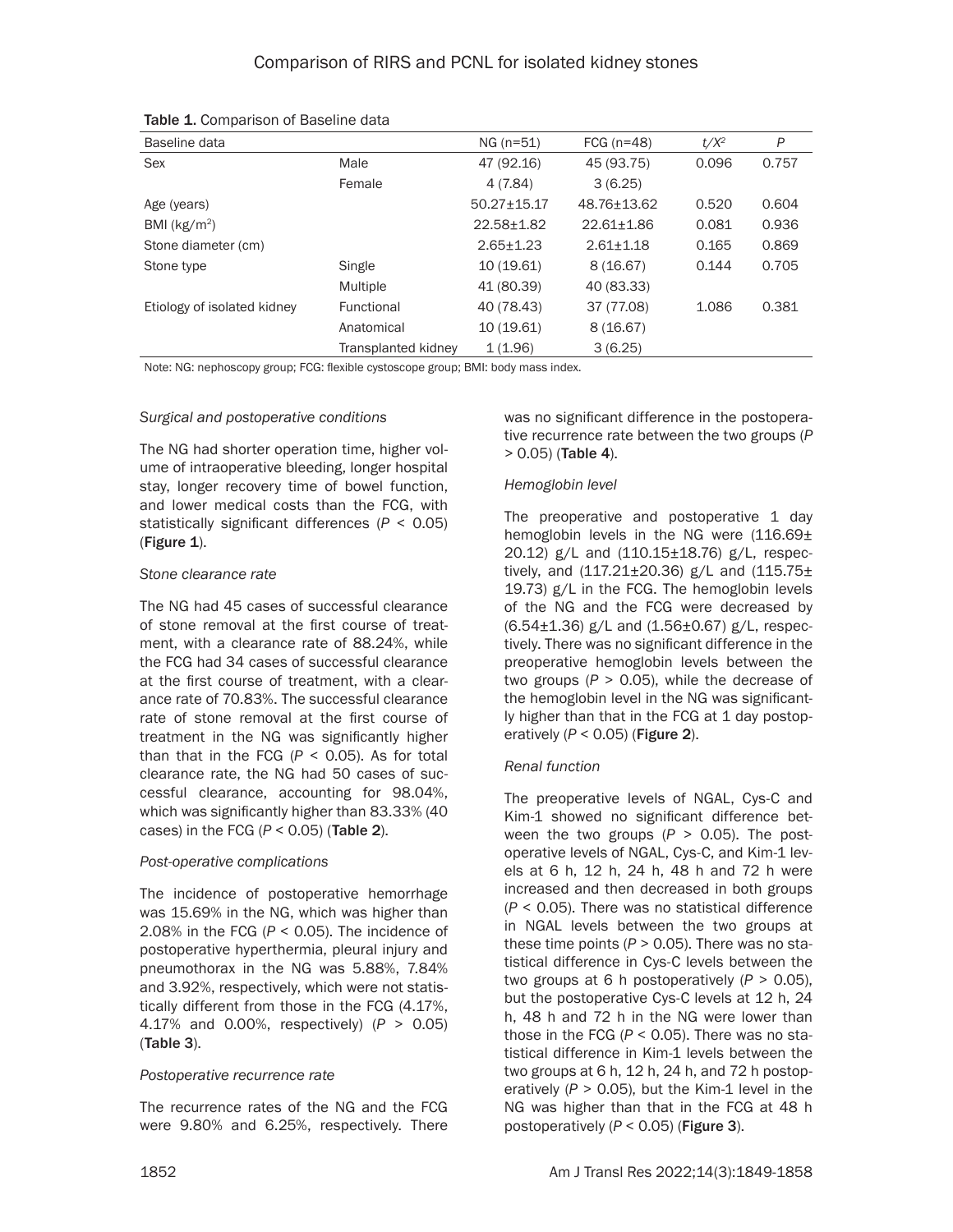

|     | Table 2. Comparison of stone clearance rate at the first treatment and total stone clearance rate [n] |  |  |  |
|-----|-------------------------------------------------------------------------------------------------------|--|--|--|
| (%) |                                                                                                       |  |  |  |

| Group        | Stone removal at the first treatment |             | Total stone clearance rate |             |  |
|--------------|--------------------------------------|-------------|----------------------------|-------------|--|
|              | Successful clearance                 | Not cleared | Successful clearance       | Not cleared |  |
| NG (n=51)    | 45 (88.24)                           | 6(11.76)    | 50 (98.04)                 | 1(1.96)     |  |
| FCG $(n=48)$ | 34 (70.83)                           | 14 (29.17)  | 40 (83.33)                 | 8(16.67)    |  |
| $X^2$        | 4.645                                |             | 4.814                      |             |  |
| P            | 0.031                                |             | 0.028                      |             |  |

Note: NG: nephoscopy group; FCG: flexible cystoscope group.

#### *Serum cytokines*

The levels of IL-6, IL-10, Cor, WBC, and CRP showed no significantly difference between the two groups before surgery (*P* > 0.05). The NG showed higher levels of IL-6, Cor, WBC and CRP, and lower level of IL-10 as compared with

the FCG at 6 h, 12 h, 24 h, 48 h, and 72 h postoperatively (*P* < 0.05). The levels of IL-10 in both groups at different time-points after surgery were higher than those before surgery, and the levels of IL-6, Cor, WBC and CRP at 6 h, 12 h, 24 h, and 48 h after surgery were higher than those before surgery  $(P < 0.05)$ , whereas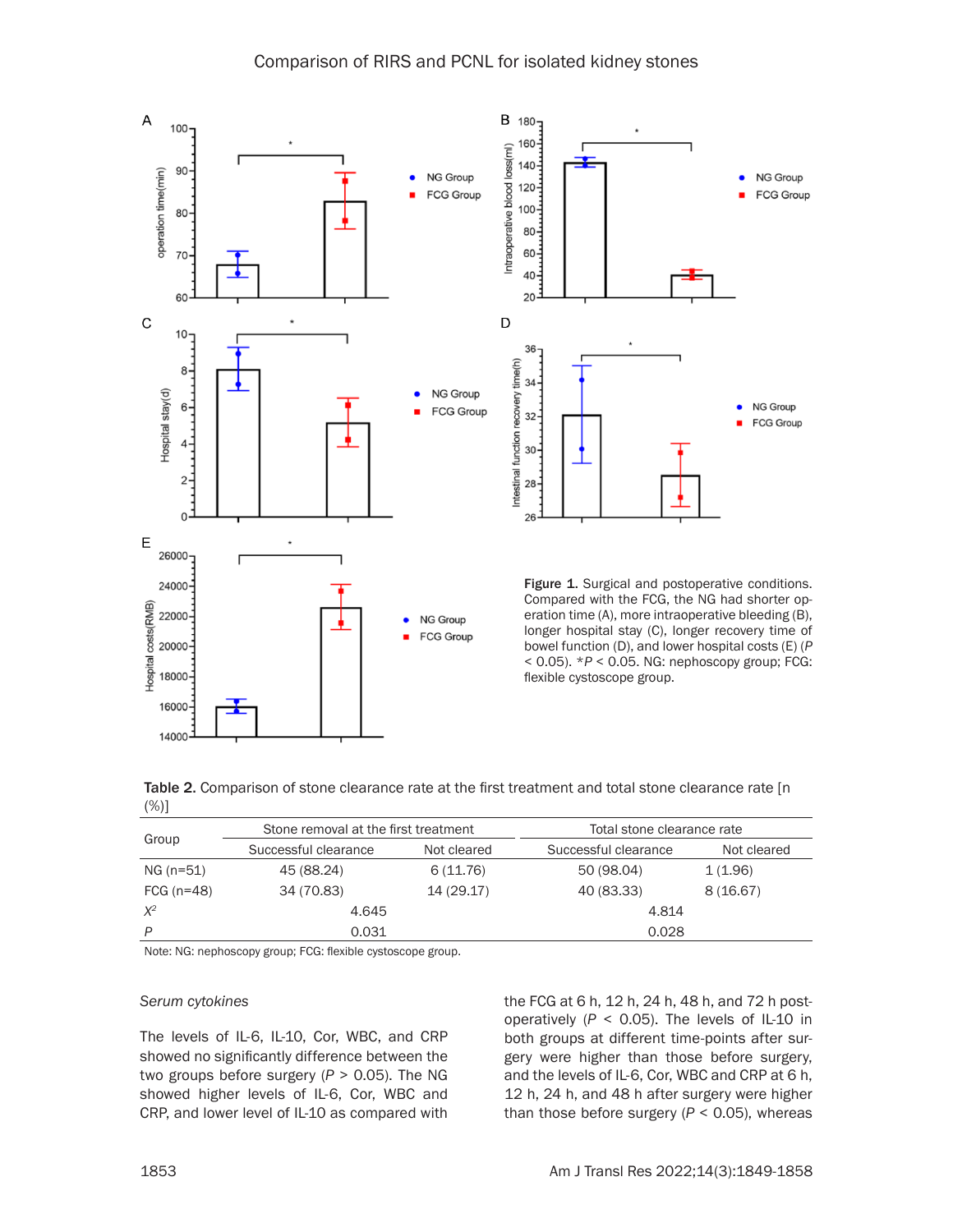| Group        | Hyperthermia | Hemorrhage | Pleural injury | Pneumothorax | Renal failure |
|--------------|--------------|------------|----------------|--------------|---------------|
| NG (n=51)    | 3(5.88)      | 8(15.69)   | 4 (7.84)       | 2(3.92)      | 0(0.00)       |
| FCG $(n=48)$ | 2(4.17)      | 1(2.08)    | 2(4.17)        | 0(0.00)      | 0(0.00)       |
| $X^2$        | 0.005        | 4.013      | 0.119          | 0.451        |               |
| D            | 0.945        | 0.045      | 0.730          | 0.502        |               |

Table 3. Comparison of postoperative complication rates [n (%)]

Note: NG: nephoscopy group; FCG: flexible cystoscope group.

| <b>Table 4.</b> Comparison of recurrence rates dur- |
|-----------------------------------------------------|
| ing 1-year follow-up period $[n \ (\%)]$            |

| Group        | Recurrence | No recurrence |  |  |
|--------------|------------|---------------|--|--|
| NG (n=51)    | 5(9.80)    | 46 (90.20)    |  |  |
| FCG $(n=48)$ | 3(6.25)    | 45 (93.75)    |  |  |
| $X^2$        | 0.078      |               |  |  |
| P            | 0.780      |               |  |  |

Note: NG: nephoscopy group; FCG: flexible cystoscope group.

there was no significant difference in IL-6, Cor, WBC and CRP at 72 h after surgery compared with those before surgery  $(P > 0.05)$  (**Figure 4**).

# **Discussion**

PCNL is a clinical procedure for stone clearance, and is considered by many scholars as the first-line treatment for all types of complex stones [9]. However, PCNL requires expansion of the channel to 30F, which is traumatic and can increase the incidence of intraoperative hemorrhage and cortical tearing [10]. In this study, PCNL was performed with a minimally invasive approach, *e.g.,* the puncture channel was dilated to 16F only, and ureteroscopy was chosen instead of nephroscopy, which reduced bleeding compared with the conventional procedure. It was found that PCNL performed with minimally invasive approach did not increase trauma and could reduce complications compared with conventional PCNL, even with multiple punctures and fistulas [11]. In this study, the thinner diameter selected for the PCNL surgery could swing and rotate to a larger range after placement, and reach the upper ureter, most of the calyceal area, and even renal calyces, showing a high stone clearance rate [12].

With the continuous progress of research, RIRS surgery is gradually applied in the treatment of complex stones. Compared with PCNL, RIRS is more minimally invasive and requires no incision to clear stones (directly *via* internal cavity of the body) [13]. For stones up to 2 cm in diameter, the clearance rates of both RIRS and PCNL were about 90%, without severe postoperative pain or bleeding [14]. RIRS is no longer limited to the treatment of stones less than 2 cm in diameter, and is performed also for different types of complex stones [15, 16]. In this study, we compared RIRS with PCNL and found that the NG had more intraoperative bleeding, longer hospital stay and recovery time of bowel function, shorter operation time and less hospital cost than the FCG (*P* < 0.05), suggesting that RIRS had better short-term surgical outcomes. The reason may be that RIRS has less impact on hemoglobin levels and coagulation function, resulting in less bleeding, shorter hospital stay, and faster gastrointestinal recovery. However, PCNL also has its own advantages, such as shorter operation time and lower medical costs. The hemoglobin level in the NG was lower than that in the FCG at 1 day postoperatively, and the decrease in hemoglobin level of the NG was greater than that of the FCG  $(P < 0.05)$ , which is consistent with the above discussion.

In this study, the stone clearance rate at the first treatment and the total stone clearance rate in the NG were 88.24% and 98.04%, respectively, which were higher than 70.83% and 83.33%, respectively in the FCG (*P* < 0.05), suggesting that PCNL is superior to RIRS in stone clearance. However, we believe that in addition to the emphasis on the rapidity and effectiveness of stone removal, attention should also be paid to the rapid release of obstruction to maximize the protection for renal function, reduce renal injury and decrease the incidence of postoperative hemorrhage. In this study, the incidence of postoperative hemorrhage in the NG was 15.69%, which was higher than 2.08% in the FCG  $(P < 0.05)$ , suggesting that the lithotripsy rate of RIRS was lower. Therefore, PCNL should be chosen after comprehensive consideration of safety. It was also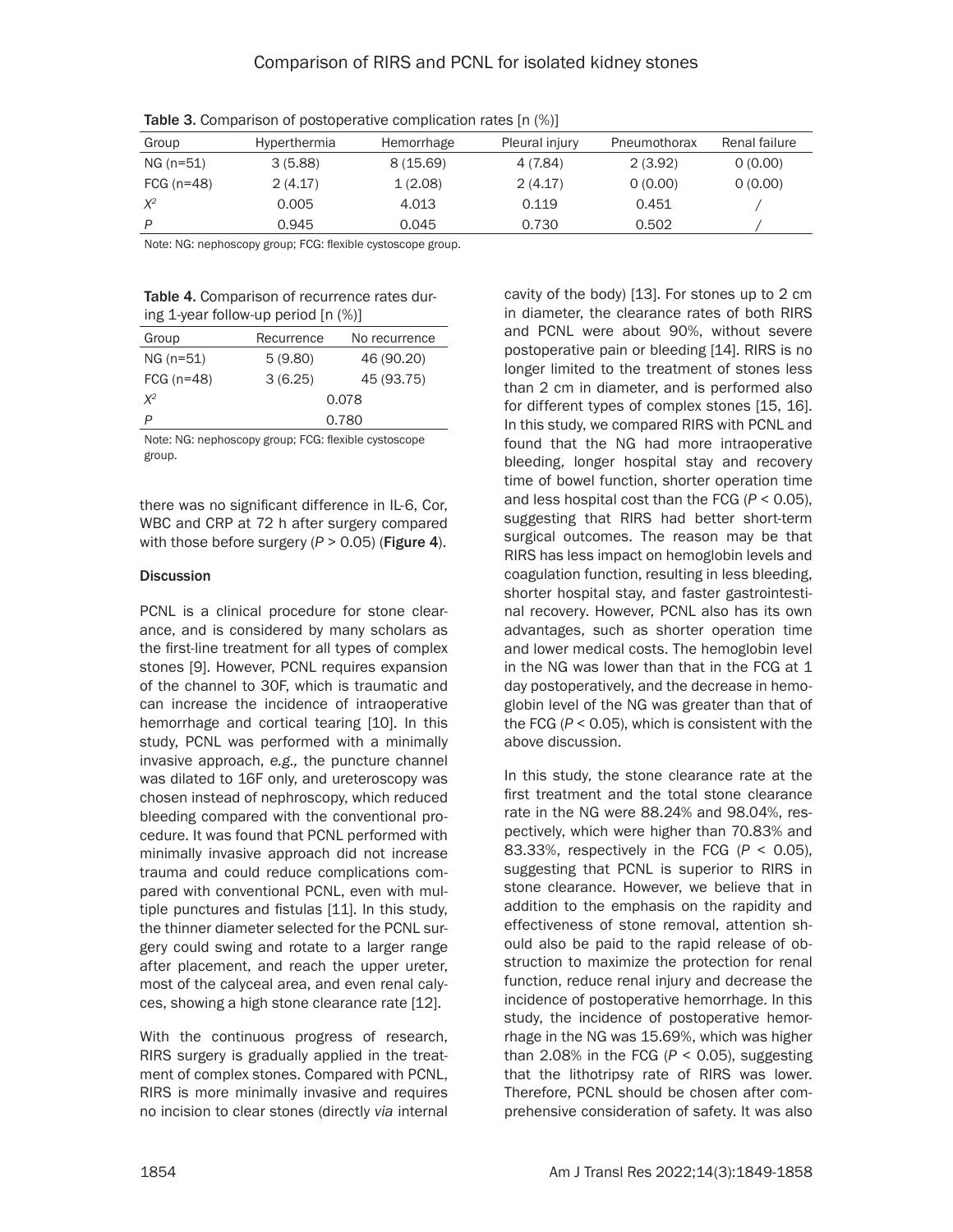

Figure 2. Hemoglobin level. The difference in the hemoglobin levels at 1 day before surgery (A) (*P* > 0.05). The decrease of the hemoglobin levels before and after surgery (B). \**P* < 0.05. NG: nephoscopy group; FCG: flexible cystoscope group.



found that RIRS could reduce postoperative bleeding more effectively as compared with PCNL [17]. In this study, The NG showed higher levels of IL-6, Cor, WBC and CRP, and lower level of IL-10 as compared with the FCG at 6 h, 12 h, 24 h, 48 h and 72 h postoperatively (*P* < 0.05); the levels of IL-10 in both groups at different time-points after surgery were higher than those before surgery, and the levels of IL-6, Cor, WBC, and CRP at 6 h, 12 h, 24 h and 48 h after surgery were higher than those before surgery (*P* < 0.05), whereas the levels of IL-6, Cor, WBC, and CRP at 72 h after surgery showed no significant difference within the group compared with those before surgery (*P* > 0.05), suggesting that both types of surgery produce surgical stimuli that lead to abnormal expression of inflammatory cytokines. PCNL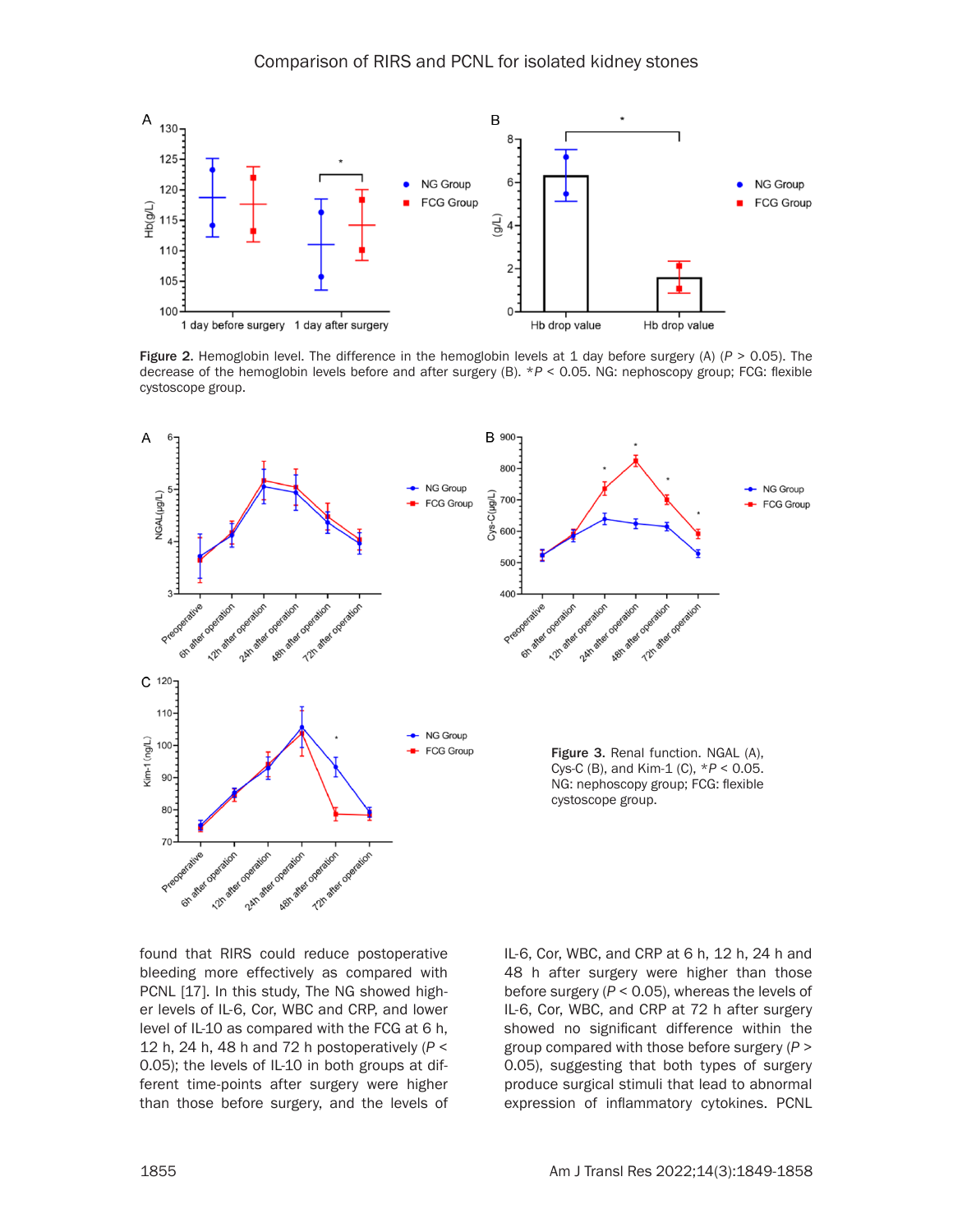

exhibited a stronger stress response and a more significant increase in the level of each cytokine, which was also related to the apparent minimally invasive nature of the RIRS.

In this study, the postoperative 1-year recurrence rate in the NG was 9.80%, which was not significantly different from 6.25% in the FCG (*P*  > 0.05), suggesting good long-term effects for both procedures, with guaranteed lithotripsy and a lower risk of recurrence. In this study, the level of Kim-1 in the NG was higher than that in the FCG at 48 h postoperatively, and the levels

of Cys-C in the NG were lower than those in the FCG at 12 h, 24 h, 48 h, and 72 h postoperatively (*P* < 0.05), whereas there was no statistical difference in NGAL level between the two groups at different time-points after surgery (*P* > 0.05). Cys-C reflects renal function and is highly independent of disease, infection, gender and age [18]. Cys-C is mainly metabolized by the kidney, and is reabsorbed in renal tubular cells and further degraded in the epithelium [19]. Serum Cys-C level is correlated with renal function, especially with glomerular filtration rate, and elevated Cys-C levels suggest glomer-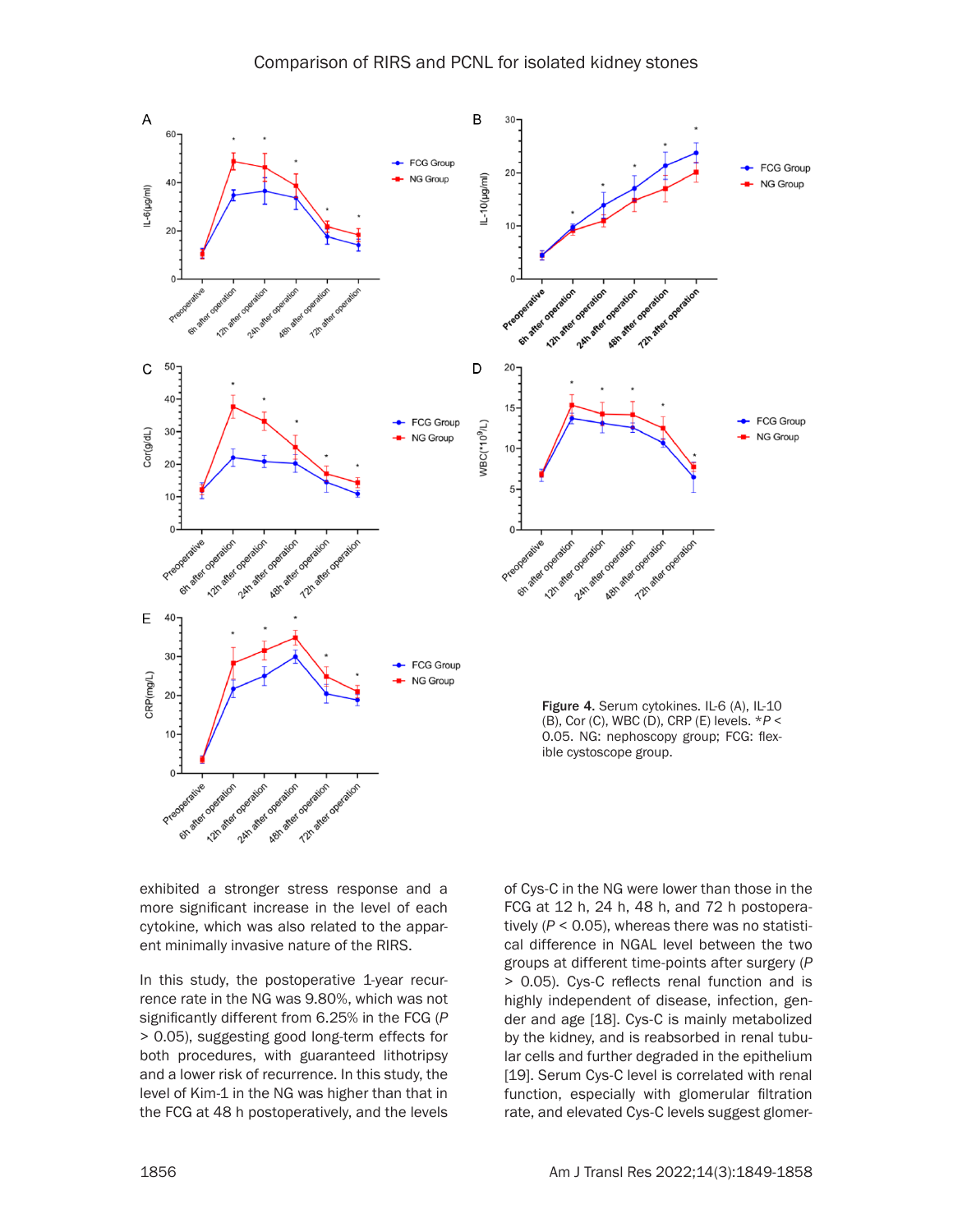ular injury, with the greater increase indicating more severe glomerular injury [20]. The Kim-1 level specifically reflects tubular injury [21]. The level of Kim-1 in urine and in renal tubular epithelial cells was increased in patients with early renal impairment, and it was found that the increased level of Kim-1 was positively correlated with the degree of renal impairment [22]. NGAL is closely related to the renal function of the body [23]. In this study, NGAL was used as an observation indicator to determine and compare the influence of the two treatment methods on renal function. The results of this study indicated that both operations affected renal function. RIRS caused more severe damage to the glomerulus, while PCNL had a more pronounced effect on the tubules, but these injuries were reversible. Therefore, it is of importance to conduct precise and meticulous operations with less damage to normal tissue and renal function [24, 25]. Study suggested that PCNL might cause irreversible mechanical damage to renal function due to the establishment of therapeutic access by percutaneous puncture. For patients with isolated kidneys, a slight impairment in renal function will result in more significant damage [26].

In conclusion, for isolated kidney stones, RIRS is more effective, with fewer complications and lower stress response, while PCNL has shorter operation time, lower costs and higher stone clearance rate. Both surgeries have their own advantages and should be selected rationally after comprehensive consideration. The present study also has some deficiencies. We did not clearly elaborate on which surgery has higher overall satisfactory rate. Also, we did not study the differences in the outcomes of patients with single and multiple stones undergoing two surgeries. These areas of interest can be further investigated in the future.

## Disclosure of conflict of interest

None.

Address correspondence to: Yuanqi Cheng, Department of Urology, Hangzhou Fuyang Hospital of Traditional Chinese Medicine, Hangzhou City, Zhejiang Province, China. Tel: +86-18755920996; E-mail: [yuanqicheng202@163.com](mailto:yuanqicheng202@163.com)

#### References

[1] Czogalla J, Schweda F and Loffing J. The mouse isolated perfused kidney technique. J Vis Exp 2016; 54712.

- [2] von Horn C and Minor T. Isolated kidney perfusion: the influence of pulsatile flow. Scand J Clin Lab Invest 2018; 78: 131-135.
- [3] Kim HY, Choe HS, Lee DS, Yoo JM and Lee SJ. Transient renal impairment in the absence of pre-existing chronic kidney disease in patients with unilateral ureteric stone impaction. Urolithiasis 2017; 45: 249-254.
- [4] Knoll T, Daels F, Desai J, Hoznek A, Knudsen B, Montanari E, Scoffone C, Skolarikos A and Tozawa K. Percutaneous nephrolithotomy: technique. World J Urol 2017; 35: 1361-1368.
- [5] Rodríguez-Monsalve Herrero M, Doizi S, Keller EX, De Coninck V and Traxer O. Retrograde intrarenal surgery: an expanding role in treatment of urolithiasis. Asian J Urol 2018; 5: 264- 273.
- [6] Ghani KR, Andonian S, Bultitude M, Desai M, Giusti G, Okhunov Z, Preminger GM and de la Rosette J. Percutaneous nephrolithotomy: update, trends, and future directions. Eur Urol 2016; 70: 382-396.
- [7] Mancini V, Cormio L, d'Altilia N, Benedetto G, Ferrarese P, Balzarro M, Defidio L and Carrieri G. Retrograde intrarenal surgery for symptomatic renal sinus cysts: long-term results and literature review. Urol Int 2018; 101: 150-155.
- [8] Kim YJ, Chung WC, Jo IH, Kim J and Kim S. Efficacy of endoscopic ultrasound after removal of common bile duct stone. Scand J Gastroenterol 2019; 54: 1160-1165.
- [9] Zhao Z, Fan J, Liu Y, de la Rosette J and Zeng G. Percutaneous nephrolithotomy: position, position, position! Urolithiasis 2018; 46: 79-86.
- [10] Wollin DA and Preminger GM. Percutaneous nephrolithotomy: complications and how to deal with them. Urolithiasis 2018; 46: 87-97.
- [11] Schoofs F, Celentano G, Abboudi H, Choong S, Iselin C and Wirth G. Evolution and miniaturization of percutaneous nephrolithotomy. Rev Med Suisse 2019; 15: 2198-2201.
- [12] Wei C, Zhang Y, Pokhrel G, Liu X, Gan J, Yu X, Ye Z and Wang S. Research progress of percutaneous nephrolithotomy. Int Urol Nephrol 2018; 50: 807-817.
- [13] Grigorev NA. Retrograde intrarenal surgery: a modern view of the problem. Urologiia 2018; 175-181.
- [14] Jiang H, Yu Z, Chen L, Wang T, Liu Z, Liu J, Wang S and Ye Z. Minimally invasive percutaneous nephrolithotomy versus retrograde intrarenal surgery for upper urinary stones: a systematic review and meta-analysis. Biomed Res Int 2017; 2017: 2035851.
- [15] Sanguedolce F, Bozzini G, Chew B, Kallidonis P and de la Rosette J. The evolving role of retrograde intrarenal surgery in the treatment of urolithiasis. Eur Urol Focus 2017; 3: 46-55.
- [16] Berardinelli F, De Francesco P, Marchioni M, Cera N, Proietti S, Hennessey D, Dalpiaz O,